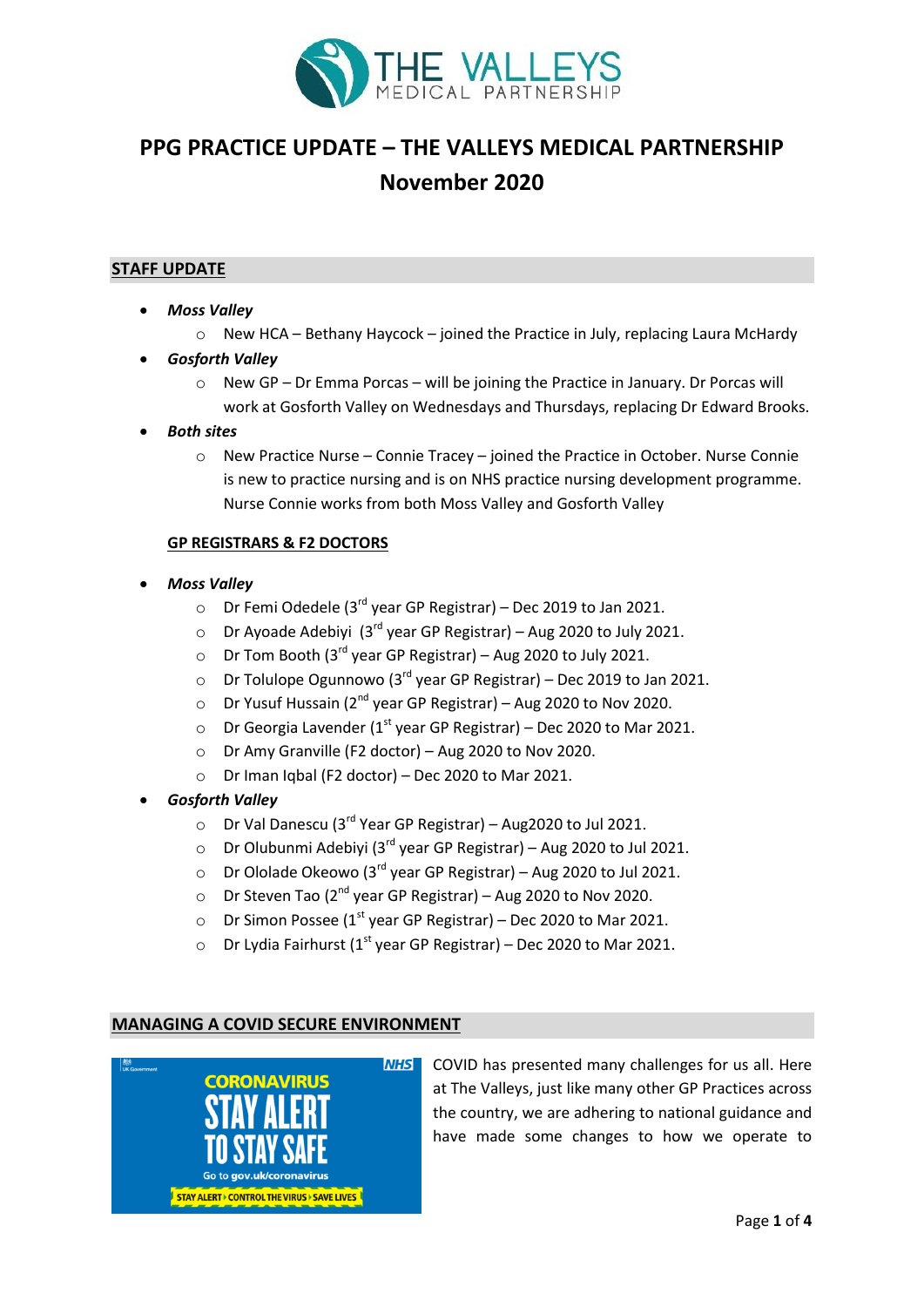

minimise covid associated risk and allow us to maintain a covid secure environment.

These changes include:-

- Managed entry into the building
- Everyone wearing facemasks, unless circumstances prevent
- Everyone asked to use hand sanitiser on first entering the building
- Socially distanced seating in waiting rooms
- Clinicians wearing Personal Protective Equipment (PPE) for every patient contact
- Dedicated 'red' rooms with separate access
- Online consultations minimising footfall in the Practice
- **•** Electronic prescriptions

# **APPOINTMENTS**

For business continuity and to maintain a covid secure environment, we have made adjustments to our clinics. All patients contacting the surgery for an appointment with a doctor are initially triaged by a GP. In many cases, the doctor will be able to complete the patient consultation remotely ie by telephone or video consultation; prescriptions can be processed electronically and sent direct to the patients nominated



pharmacy. If clinically necessary, patients are invited to visit the Practice for a face-2-face appointment.

Online appointment booking has been suspended, in line with national guidance.

The nursing team continue to see patients for blood tests and other monitoring. However, some nurse appointments for annual reviews are now undertaken remotely – see separate item on annual reviews, below.

## **ANNUAL REVIEWS**

Annual reviews are part of our ongoing monitoring of a patients chronic disease, and / or the monitoring of medications that require tests to ensure safe ongoing prescribing.

The Coronavirus pandemic and lockdown in March of this year had a significant effect on routine monitoring of patients in the NHS as services were diverted into dealing with the immediate pressures. From March through to June all annual review routine invites were suspended as per NHS England advice and as a result this has led to some disruption in the normal routine of invites. We are slowly catching up and all efforts have been made to try and minimise disruption to our patients. All staff have been committed to dealing with the additional challenges of increased hygiene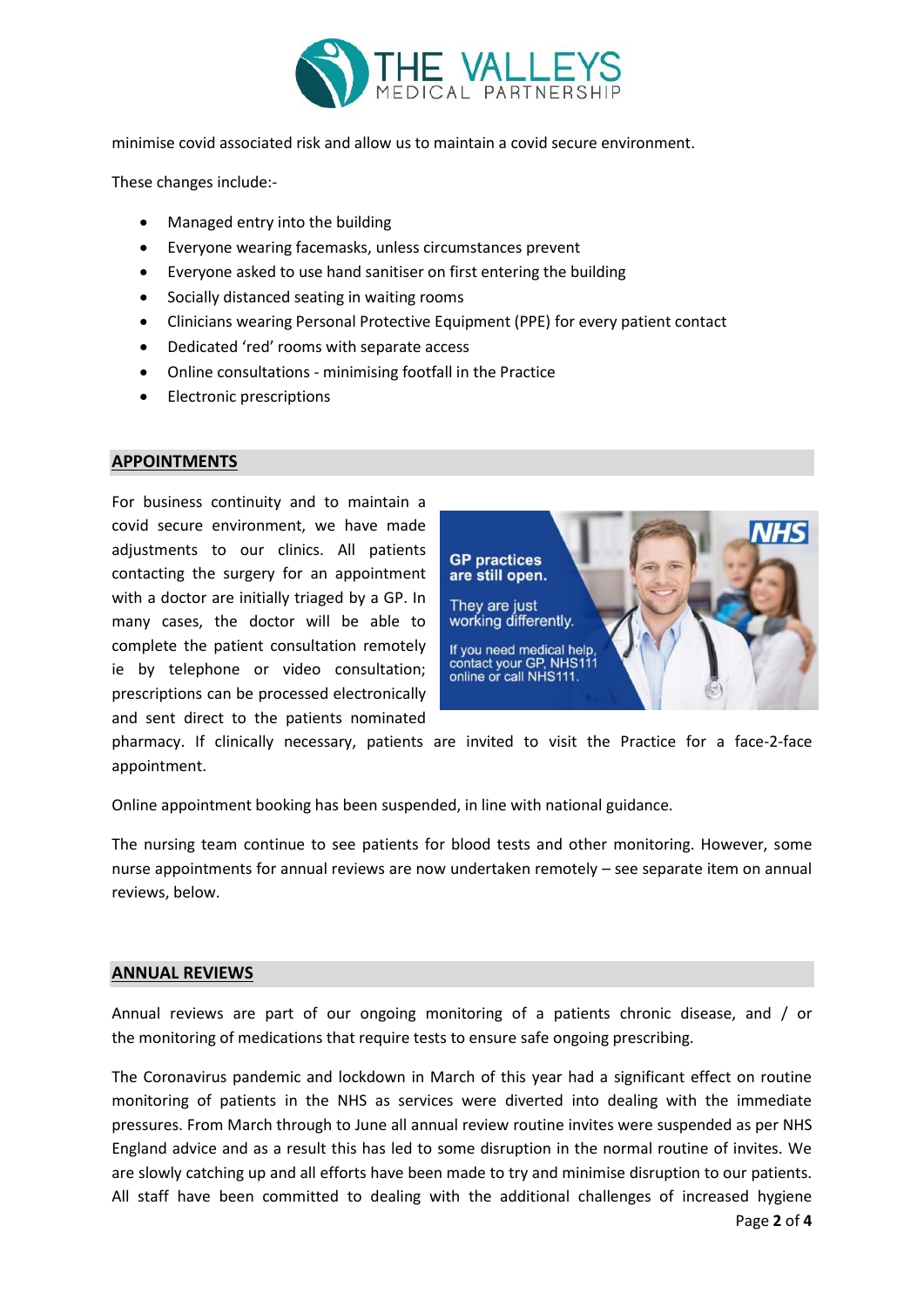

measures, sanitisation of working areas and personal protective equipment so that we can continue to provide this important annual review. We have brought in innovative new options which have helped to keep patients away from the practice wherever possible and we appreciate the support and co-operation of patients in these areas. We have rapidly introduced the use of e-consults where some patients can be reviewed from home via an on-line portal, provide home blood pressure results, or advise clinicians of how well their conditions are being controlled. This can be used for conditions such as high blood pressure, asthma, chronic obstructive pulmonary disease and contraceptive reviews.

General Practice received some local and national guidance to support us through this difficult time. Patients with very well controlled chronic disease were identified nationally and advised that they could safely defer monitoring until next year, but could still have a review if they felt they needed one or had any concerns. We have contacted these patients; all other chronic disease patients have continued to be invited for review since June and we expect to complete them as planned by the end of March 2021.

As you can imagine it has been an extremely challenging time for healthcare staff and patients. The monitoring and management of chronic disease remains a priority for our healthcare team and we encourage all patients to accept their routine invitations wherever possible. In some cases annual review is important to enable the safe re-authorisation of repeat medications following blood tests. There may have been some delays early this year but we have put extra resource into trying to minimise any disruptions. We continue to review the performance of annual review and appreciate any feedback that may help support our patients and improve our service.

# **ONLINE CONSULTATIONS**



We previously updated the PPG about e-Consult, a form of online consultation introduced in February of this year. e-Consult allows patients to contact the GP Practice via their own computer, smartphone or tablet, gathering a structured medical history from the patient. Patients receive a response by email or telephone. The e-Consult platform is also used to

manage some annual reviews, as mentioned earlier in this update.

We are also utilising AccuRX - AccuRX facilitates video consultations and allows patients to submit electronic images.

Both e-Consult and AccuRX allow us to minimise footfall into the Practice and maintain a covid secure environment.